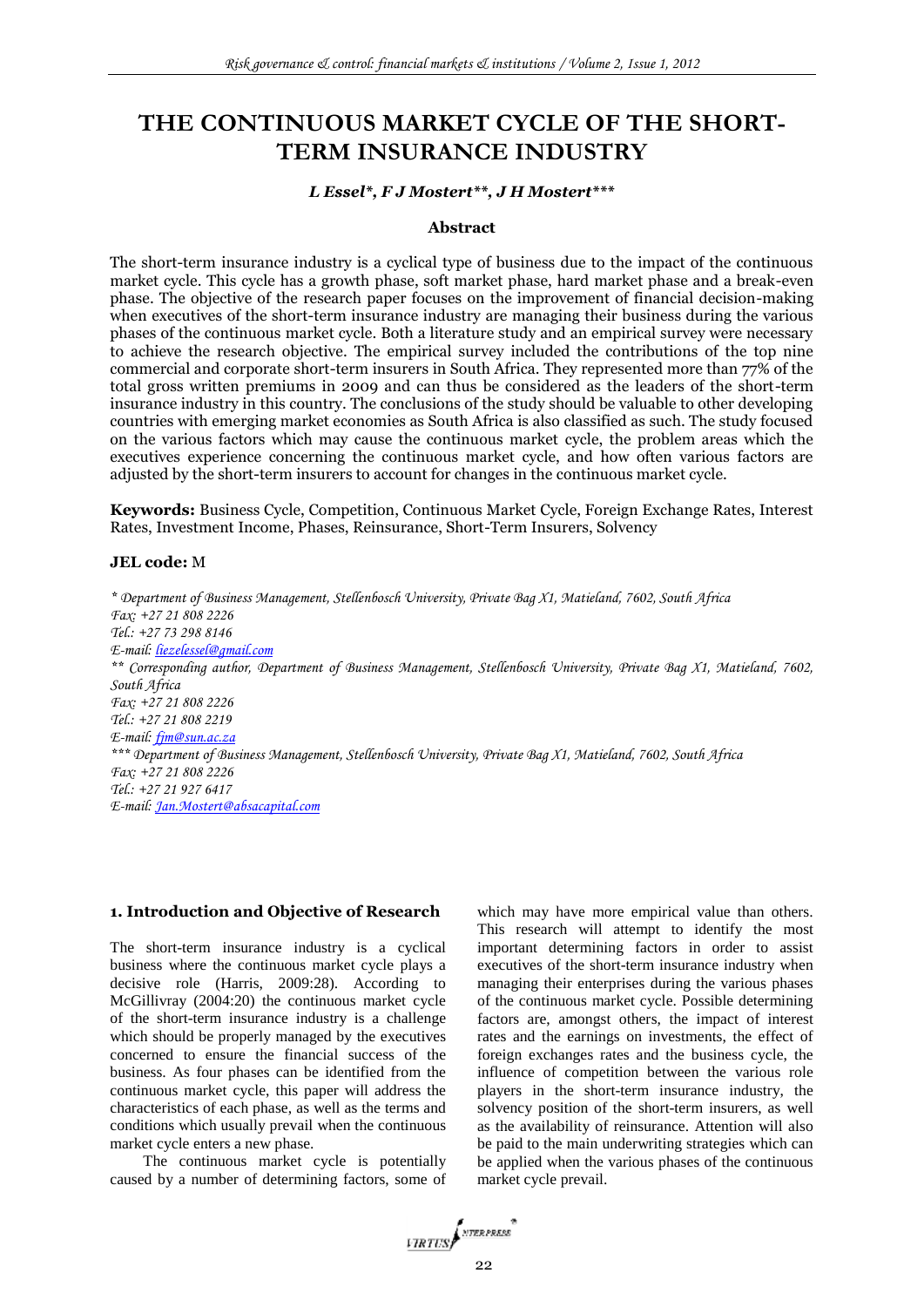The *objective* of this research thus embodies the improvement of financial decision-making when executives of the short-term insurance industry are managing their business during the various phases of the continuous market cycle. The aspects of this topic as mentioned in the preceding discussion will be addressed by means of a literature study, after which the results of an empirical survey will follow. The empirical survey will focus on the various factors which may cause the continuous market cycle as perceived by the respondents, the problem areas which the executives experience concerning the continuous market cycle, and how often various factors are adjusted by the short-term insurers to account for changes in the continuous market cycle.

### **2. Phases of the Continuous Market Cycle**

Since 1991, the pattern of the continuous market cycle has been somewhat different (Rosenblatt, 2004:103). The continuous market cycle appears to be longer, while irregular periods of profits and losses may occur. Fewer severe fluctuations in profitability seems to take place (Grossman & Ginsburg, 2004:91). According to Rosenblatt (2004:103), changes in the continuous market cycle may not be as rigorous in the future as they were in the past.

Although the depth of each phase may vary, the continuous market cycle of the short-term insurance industry should be regarded as a given phenomenon (Pozzi, 2006:95). It is possible to identify four phases in the continuous market cycle, viz. the growth phase, the soft market phase, the hard market phase and the break-even phase. The characteristics of each phase, as well as the underwriting terms and conditions which usually prevail during each phase will be discussed in the following sections.

### *2.1 Growth phase*

The growth phase of the continuous market cycle is driven by the profit motive of the short-term insurers. New insurance products are developed by the shortterm insurers in order to attract new clients and to increase the coverage of existing clients. During this phase it is possible that new entrants into the shortterm insurance market may arrive on the business scene by way of local or international insurers.

### *2.2 Soft market phase*

Coverage is usually readily available during the soft market phase, while underwriting profits may deteriorate due to the greater competition in the shortterm insurance market (Higgins & Thistle, 2000:442). Short-term insurers tend to expand their product range even further, while they are sometimes not exercising the due diligence required to ensure that all the relevant information of the clients are accurate

and current. Thus the chance of experiencing a loss is greater for short-term insurers (Flanigan, 2007:3).

New entrants may be drawn to the market and due to the intense competition between insurers, the premiums may be lower than the administration and claims costs, which may lead to underwriting losses (Grossman & Ginsburg, 2004:91). As it is a buyer's market the terms and conditions of the insurance policies may be less rigid and the prices may be in favour of the clients (Croteau, 2009:25). It is possible that some short-term insurers may become insolvent during the soft market phase. According to Flanigan (2007:8), the soft market phase usually lasts longer than the hard market phase, and may continue as long as no major catastrophes occur.

# *2.3 Hard market phase*

The hard market phase is characterised by escalating insurance premiums and more restrictive terms and conditions may be applied by the short-term insurers (Hyman, 2003:29). A phenomenon of this phase is that renewals of insurance policies may even be refused. The beginning of the hard market phase is usually brisk, while premium income may decrease during this period (Higgins & Thistle, 2000:442). The loss ratio of the short-term insurers may increase during the hard market phase and the insurers may try to accomplish greater returns without selling more business (Gambrill, 2009:78).

### *2.4 Break-even phase*

Usually little or no underwriting profit is made during the break-even phase of the continuous market cycle. Insurance tariffs may increase as competition may decrease during this phase. Short-term insurers are usually looking for new business as long as it represents good risks. While the coverage of bad risks is not renewed, special insurance packages may be offered to attract excellent new clients.

### **3. Possible Causes of the Continuous Market Cycle**

Possible causes of the continuous market cycle are discussed in the following sections of this paper and consist mainly of the impact of the interest rates, investment income, the foreign exchange rates, the business cycle, competition in the short-term insurance industry, the solvency of short-term insurers, and the availability of reinsurance.

### *3.1 Interest rates and investment income*

A relationship may exist between the level of interest rates and the insurance rates according to Grace and Hotchkiss (1995:739). Variations in underwriting profits may sometimes be counteracted by higher or lower interest earnings (Doherty & Garven,

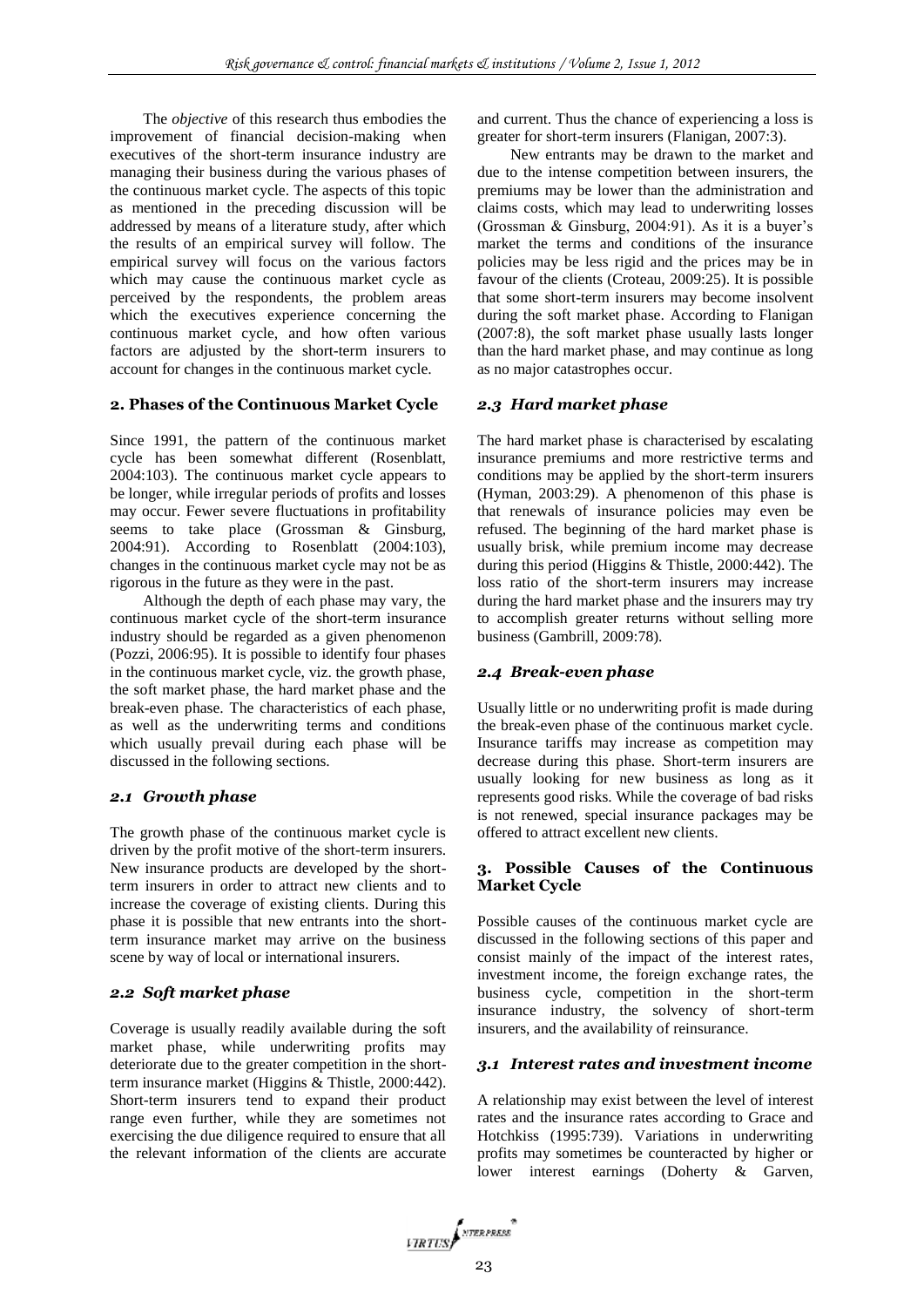1995:401). It is believed that higher interest rates provide larger investment income which may lead to lower premiums, but sometimes with a time lag (Fung *et al*. 1998:542). Higher interest rates may therefore not be reflected immediately in the premium rates (Sandrock, 1996:125). There is however no evidence that variability of the interest rate is *solely* responsible for the continuous market cycle, although changes in the interest rates may be one of the causes of the continuous market cycle.

# *3.2 Foreign exchange rates*

The potential impact of foreign exchange rates on the continuous market cycle is based on the following rationale, namely that when the purchasing power of a currency decreases, the cost of imported goods will increase and the claims cost of short-term insurers should also escalate. This may lead to higher premiums in the medium term to offset the higher claims cost (Vermaak, 2007:58). It was already mentioned that higher premium levels is a characteristic of a hard market phase as well as a break-even phase. When the continuous market cycle is in a soft market phase, the higher premiums may therefore introduce a subsequent phase of the continuous market cycle. However, if currency instability is properly managed, a short-term insurer may be able to recover from a hard market phase (Gunnion, 2004:11). It can be concluded that foreign exchange rates may be one of the contributing causes of the continuous market cycle.

## *3.3 Business cycle*

During a downswing of the business cycle, enterprises and individuals may obtain less short-term insurance coverage, because they may find it difficult to pay the premiums while restricted financial conditions prevail. This will without any doubt impact on the premium earnings of the short-term insurers. Poor economic conditions may also put more pressure on the claims cost of short-term insurers, due to possible fraudulent activities of the insureds, higher unemployment levels in the economy and higher expected crime rates (Vermaak, 2007:58).

An increase in the economic activities of a country may lead to escalating consumer spending, including higher short-term insurance cover. The business cycle should therefore be one of the possible causes of the continuous market cycle, influencing the short-term insurance industry in a negative or positive manner.

### *3.4 Competition in the short-term insurance industry*

When new short-term insurers enter the insurance industry, some of the premiums will flow to them and away from the current insurers. Especially during a soft market phase the greater competition should lead to lower insurance rates (Mastowski, 2007:13). Shortterm insurers should become more competent to counteract the marketing strategy of competitors, to avoid that their market share and net profits may decline (Gilleland, Jones & Fennell, 1999:173). The competition between short-term insurers should be regarded as one of the possible causes of the continuous market cycle as it impacts on the level of the insurance rates, the stipulations of the policy contracts offered to the clients, and eventually also the net profit of the short-term insurers.

# *3.5 Solvency of short-term insurers*

The solvency of a short-term insurer is often expressed by the solvency margin which is the ratio of the shareholders' interest divided by the net premium income. The ratio is vital as it indicates whether a short-term insurer has the financial capacity to meet the future claims of the risks which it underwrites. When the net premium income increases due to an aggressive marketing strategy during a soft market phase, without an appropriate increase in the shareholders' interest, the solvency position of a short-term insurer will deteriorate and this can eventually lead to insolvency. The bankruptcy of an insurer may have a detrimental influence on the entire short-term insurance industry, as the insurers and reinsurers are often interdependent on each other due to the reinsurance or coinsurance of the associated risks. The solvency of short-term insurers may therefore be regarded as a possible cause of the continuous market cycle as the insurers' solvency positions may impact positively or negatively on the entire insurance industry.

# *3.6 Availability of reinsurance*

Reinsurance enables short-term insurers to cede a proportion of the risks which they underwrite to a reinsurer, while the last-mentioned receives a part of the insurance premium which the insurer obtained from the policyholder (Diacon & Carter, 1992:217). It is sometimes argued that the continuous market cycle may be caused by the reinsurers since they are in a position to adjust the reinsurance capacity and the reinsurance rates which eventually impact on the short-term insurance policies (McGillivray, 2004:20). When the reinsurance rates increase, short-term insurers are under pressure to increase their rates as well, to recoup the higher reinsurance rates from their policyholders.

### **4. Strategies in Response to the Continuous Market Cycle**

According to Boor (2004:6), there are two main strategies which can be applied to counter the impact brought about by changes in the continuous market

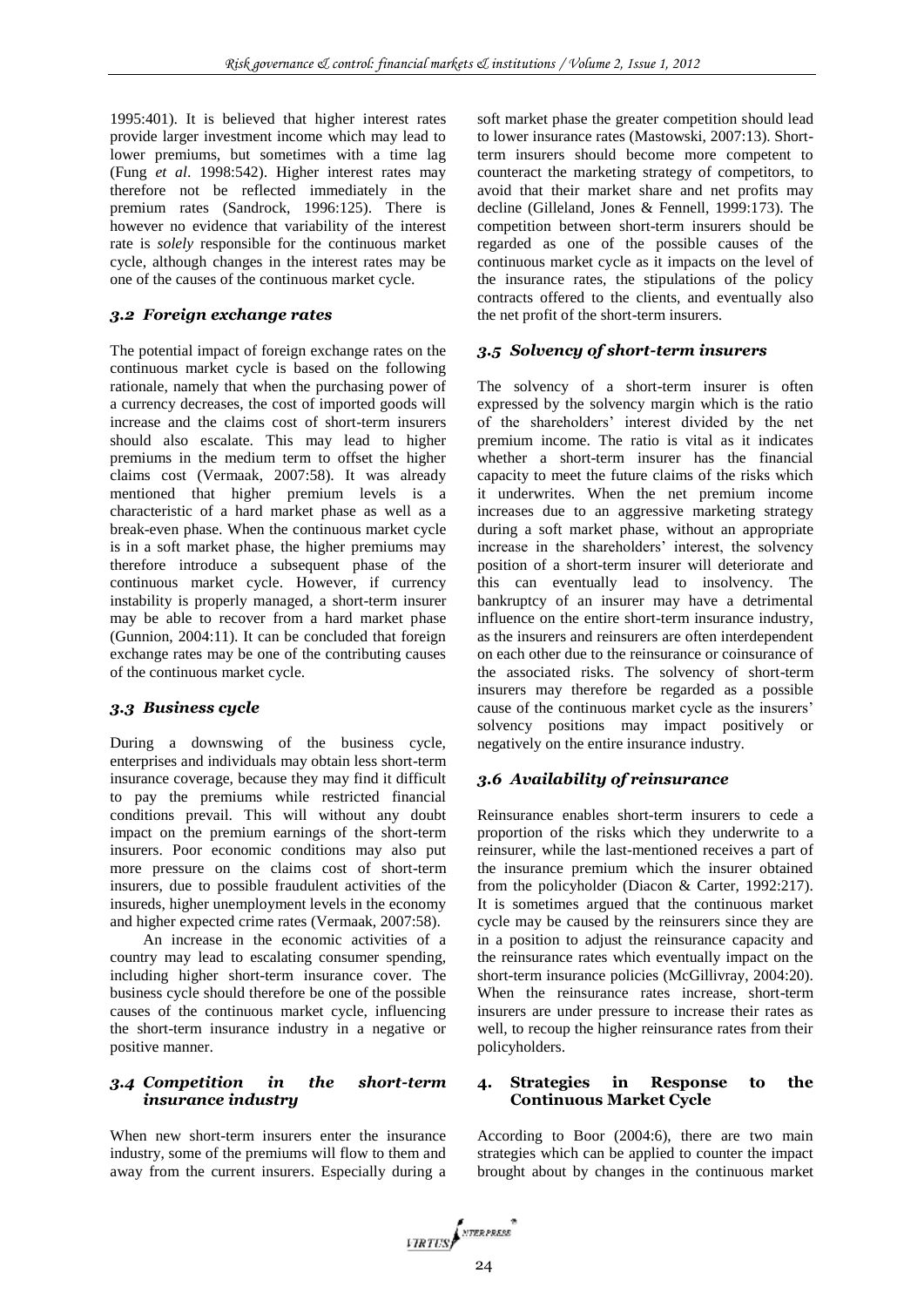cycle, focusing on the maintenance of the market share, as well as conserving the capital of the shortterm insurer. The strategy which focuses on *maintaining the market share* of the short-term insurer during all the phases of the continuous market cycle does not necessarily provide a solution as the emphasis is on the market share instead of the net profitability and net cash inflow of the insurer. Price wars between insurers may arise which may ultimately lead to insolvency of some insurers as well as losses to the entire insurance industry (Grossman & Ginsburg, 2004:95).

The strategy focusing on the *conservation of the short-term insurer's capital* puts the emphasis on underwriting not an extensive amount of coverage during the soft market phase, while the underwriting of good risks is increased when the hard market phase prevails. Insurers applying this strategy are able to obtain a large amount of profitable business when the continuous market cycle is heading for a hard market phase. This strategy provides a sound financial solution to the countering of the continuous market cycle as the solvency, profitability and net cash inflow of the insurers are prominent features of this strategy.

### **5. Research Methodology**

The objective of this research paper was already formulated as the improvement of financial decisionmaking when executives of the short-term insurance industry are managing their business during the various phases of the continuous market cycle. The view of the market leaders in South Africa is therefore of prime importance to achieve the research objective and to serve as an example to the particular short-term insurance industry. South Africa is a developing country, has an emerging market economy en recently became a member of the BRICS countries (MSCI Barra, 2010; SouthAfrica.info,

2011). The empirical results should therefore also be valuable to short-term insurers in similar countries.

A questionnaire was constructed by applying the information obtained from the preceding literature study. The questionnaire was sent to the executive managers of the top 10 commercial and corporate short-term insurers in South Africa, along with a covering letter. One of the insurers however said that they are not influenced by the continuous market cycle as they only underwrite compulsory insurance for employees in the mining and manufacturing industries. After following up, the nine remaining short-term insurers completed the questionnaire. It should be emphasised that the nine short-term insurers represented more than 77% of the total gross written premiums of the commercial and corporate insurers in 2009 (Santam Limited, 2010:14). They can thus be considered as the leaders of the shortterm insurance industry in South Africa.

### **6. Empirical Results**

It was already stated that the empirical survey of this research paper focuses on the various factors which may cause the continuous market cycle according to the respondents, the problem areas which the executives experience concerning the continuous market cycle, and how often various factors are adjusted by the respondents to account for changes in the continuous market cycle. The empirical results of these aspects are addressed in the following sections.

### *6.1 The importance of various factors which may cause the continuous market cycle*

The importance of various factors which may cause the continuous market cycle, according to the perception of the responding short-term insurers, appears in Table 1. A five point Likert interval scale is used, ranging from 'extremely important' to 'not important'.

**Table 1.** The importance of the various factors which may cause the continuous market cycle, as perceived by the respondents

| Factors                                                  | Extremely | Highly       | Mode-rately | Little    | <b>Not</b> |
|----------------------------------------------------------|-----------|--------------|-------------|-----------|------------|
|                                                          | important | important    | important   | important | important  |
| Fluctuation of the interest rates                        |           |              |             |           |            |
| Impact of foreign exchange <i>control</i>                |           |              |             |           |            |
| Impact of foreign exchange rates                         |           |              |             |           |            |
| Business cycle of the economy                            |           |              |             |           |            |
| Fluctuations in consumer spending                        |           |              |             |           |            |
| Competition between insurers                             |           |              |             |           |            |
| Impact of the solvency margins of insurers               |           |              |             |           |            |
| Inaccurate premium rating by insurers and/or insurance 4 |           |              |             |           |            |
| <i>intermediaries</i>                                    |           |              |             |           |            |
| Inaccurate risk selection by insurers and/or insurance 5 |           |              |             |           |            |
| intermediaries                                           |           |              |             |           |            |
| Impact of large claims                                   |           | 3            |             |           |            |
| Inability to predict future claims accurately            |           | <sub>(</sub> |             |           |            |
| Liquidity of insurers                                    |           |              |             |           |            |
| Availability of under-writing capacity of insurers       |           |              |             |           |            |
| Availability of reinsu-rance                             |           |              |             |           |            |

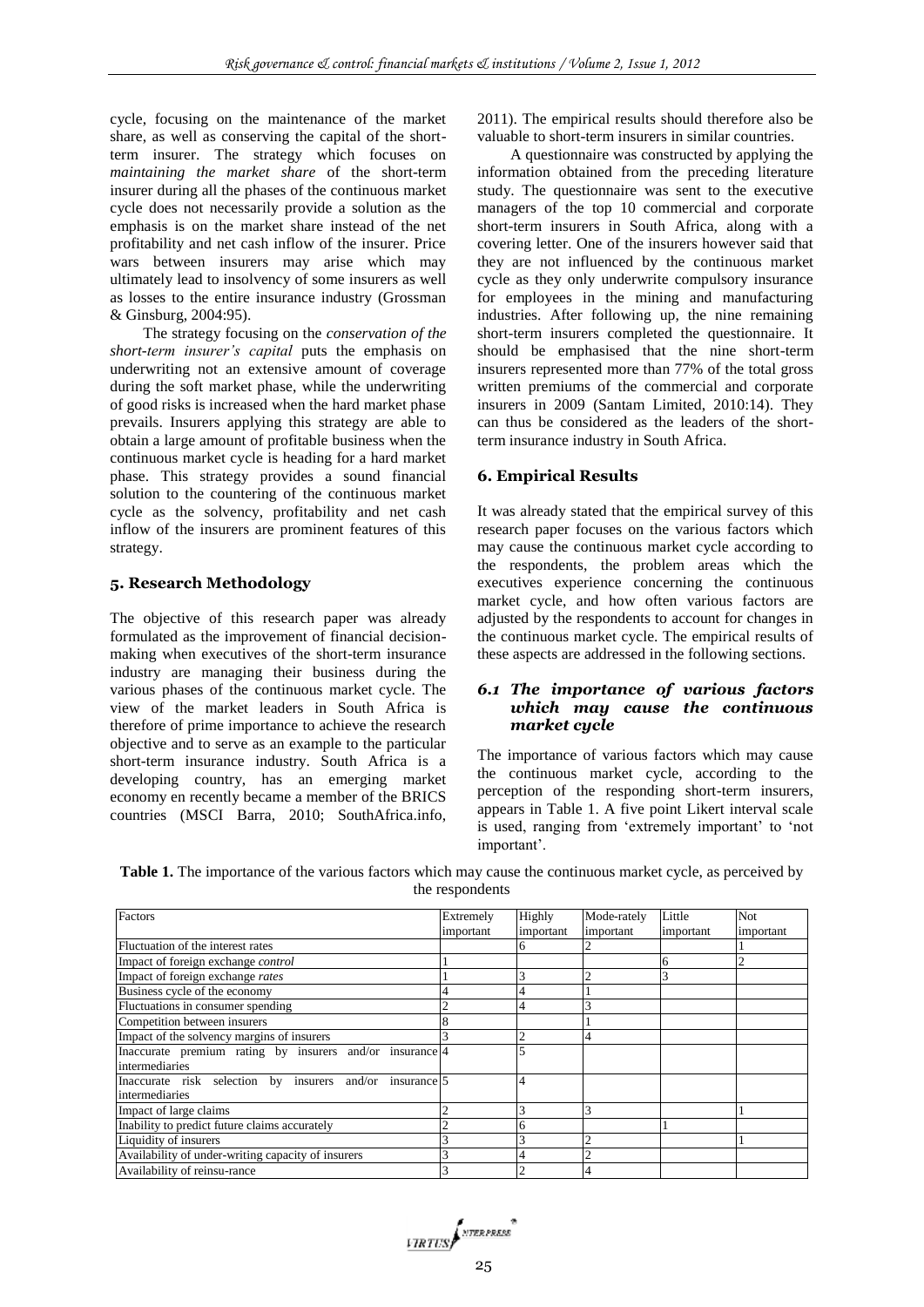short-term insurers:

The results of the preceding table indicate that it is the opinion of the majority of respondents that competition between short-term insurers as well as inaccurate risk selection by insurers and/or insurance intermediaries are extremely important as possible causes of the continuous market cycle.

Weights were assigned to the various factors which appear in the preceding table, to obtain a clear depiction of the empirical results. The various factors

A weight of 5 was allocated for: Extremely important or Always A weight of 4 was allocated for: Highly important or Very often A weight of 3 was allocated for: Moderately important or Sometimes A weight of 2 was allocated for: Little important or Seldom A weight of 1 was allocated for: Not important or Never

The weighted responses on the importance of various factors which may cause the continuous market cycle, based on the perceptions of the respondents, appear in the following table in a declining order of importance.

can consequently be ranked in a declining order of importance based on their total weighted score calculated. It was possible to apply weights as it was explicitly mentioned on the questionnaire that the five point Likert interval scale forms a continuum when it was employed (Albright, Winston & Zappe, 2002:224-229 & 245). The following weights were allocated to the responses obtained from the nine

| Table 2. The weighted responses on the importance of various factors which may cause the continuous market |                                                                           |  |  |
|------------------------------------------------------------------------------------------------------------|---------------------------------------------------------------------------|--|--|
|                                                                                                            | cycle as perceived by the respondents, in a declining order of importance |  |  |

| <b>Total weighted</b> | Declining order of | <b>Factors</b>                                         |  |  |
|-----------------------|--------------------|--------------------------------------------------------|--|--|
| score calculated      | importance         |                                                        |  |  |
| 43                    |                    | Competition between insurers                           |  |  |
| 41                    | $\overline{2}$     | Inaccurate risk selection by insurers and/or insurance |  |  |
|                       |                    | intermediaries                                         |  |  |
| 40                    | 3                  | Inaccurate premium rating by insurers and/or insurance |  |  |
|                       |                    | intermediaries                                         |  |  |
| 39                    | 4                  | Business cycle of the economy                          |  |  |
| 37                    | 5                  | Availability of underwriting capacity of insurers      |  |  |
| 36                    | 6                  | Inability to predict future claims accurately          |  |  |
| 35                    | 7                  | Fluctuations in consumer spending                      |  |  |
| 35                    | 7                  | Impact of the solvency margins of insurers             |  |  |
| 35                    | 7                  | Availability of reinsurance                            |  |  |
| 34                    | 10                 | Liquidity of insurers                                  |  |  |
| 32                    | 11                 | Impact of large claims                                 |  |  |
| 31                    | 12                 | Fluctuation of the interest rates                      |  |  |
| 29                    | 13                 | Impact of foreign exchange rates                       |  |  |
| 19                    | 14                 | Impact of foreign exchange control                     |  |  |

The total weighted score calculated shows that the competition between short-term insurers is perceived by the respondents as the *most* important factor which may cause the continuous market cycle, while inaccurate risk selection by insurers and/or insurance intermediaries represents the *second* most important factor. The *third* and *fourth* most important factors are respectively inaccurate premium rating by insurers and/or insurance intermediaries, as well as the business cycle of the economy, while the *fifth* and *sixth* most important factors are respectively represented by the availability of underwriting capacity of the insurers and the inability to predict future claims accurately.

It should be emphasised that five of the six most important factors can be partially managed by the executives in the short-term insurance industry, namely the competition between insurers, the risk selection, the premium rating, the availability of

underwriting capacity and the prediction of future claims. The fourth most important factor, viz. the business cycle of the economy, is often considered as an external and uncontrollable factor for the shortterm insurers. Overall, it is an important conclusion that the decision-making process of the short-term insurers may be a possible cause of the continuous market cycle in the short-term insurance industry.

#### *6.2 Problem areas which the executives experience concerning the continuous market cycle*

The executives of the short-term insurance industry experience various problem areas relating to the continuous market cycle. The nine contributory shortterm insurers were each asked to mention the three most important problem areas and their responses appear in Table 3.

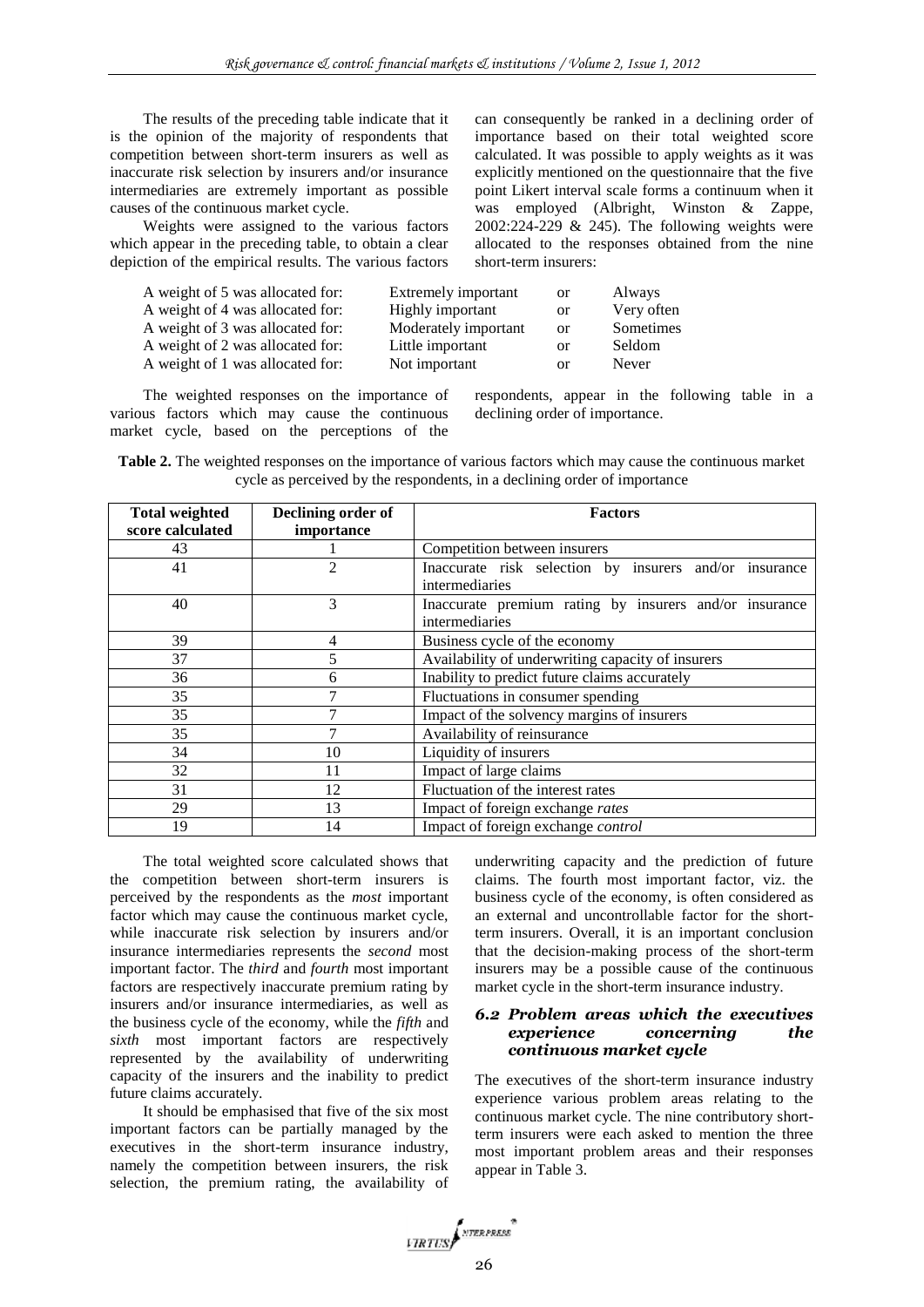| <b>Problem areas</b>                                                  | Number of respondents<br>who<br>mentioned the problem area |
|-----------------------------------------------------------------------|------------------------------------------------------------|
| Business cycle of the economy                                         |                                                            |
| The extent of the competition between insurers                        | h                                                          |
| Inaccurate premium rating by insurers and/or insurance intermediaries |                                                            |
| Availability of reinsurance                                           |                                                            |
| Inaccurate risk selection by insurers and/or insurance intermediaries |                                                            |
| Inability to predict future claims accurately                         |                                                            |
| Liquidity of insurers                                                 |                                                            |
| Profit management by insurers                                         |                                                            |
| Cost management                                                       |                                                            |

**Table 3.** Problems areas which the executives experience concerning the continuous market cycle, as perceived by the respondents

According to the preceding table, seven of the nine short-term insurers mentioned the business cycle of the economy as a problem area for their executives. As the business cycle of the economy is often regarded as a factor which short-term insurers cannot control directly, a possible solution is to focus on the management of the entire value chain. Countercyclical product offering by short-term insurers, proper risk rating and fraud risk management are other possible solutions to solve the problem area.

Six of the nine contributory insurers listed the competition between short-term insurers as a problem area for executives. Solutions to solve this problem focus on employing proper risk management, to stick to a stable and predictable profit margin, to apply product differentiation, while responsive strategies should also receive attention.

Inaccurate premium rating by insurers and/or insurance intermediaries was a problem area mentioned by four of the short-term insurers. Solutions to address this problem area include the proper training and development of employees, research into price determination, and to apply sound underwriting practices. Insurers should not compromise financial principles to achieve short-term benefits.

The availability of reinsurance was another problem area mentioned by three of the contributory short-term insurers. The problem area may be addressed by short-term insurers when they share detailed information with their reinsurers to support the relationship of trust between them. Short-term insurers should also protect their treaty reinsurance arrangements with their reinsurers to ensure that reinsurance cover is available in future.

### *6.3 How often various factors are adjusted to account for changes in the continuous market cycle*

In order to account for changes in the continuous market cycle, short-term insurers should adjust various factors. The responses of the contributing short-term insurers are summarised in Table 4, showing how often these factors are adjusted by the insurers.

**Table 4.** How often various factors are adjusted to account for changes in the continuous market cycle, as perceived by the respondents

| <b>Factors</b>                     | <b>Always</b> | Very often | <b>Some-times</b> | <b>Seldom</b> | <b>Never</b> |
|------------------------------------|---------------|------------|-------------------|---------------|--------------|
|                                    |               |            |                   |               |              |
| Adjust the level of the premium    |               |            |                   |               |              |
| Require an excess (deducti-ble) to |               |            |                   |               |              |
| be paid when a claim is made       |               |            |                   |               |              |
| Strictness of risk selection       | $\mathbf 3$   | 3          | 3                 |               |              |
| Level of coverage provided         |               |            |                   | ◠             |              |
| Renewal of insurance policies      |               |            |                   |               |              |
| Development of<br>insurance        |               |            | 6                 |               |              |
| products                           |               |            |                   |               |              |
| Solvency margin of the short-term  |               |            | ↑                 |               |              |
| insurer                            |               |            |                   |               |              |

The information of the preceding table was weighted (as described in Section 6.1) to obtain a better depiction of the responses of the contributing insurers. The total weighted scores calculated are shown in the following table in a declining order of frequency.

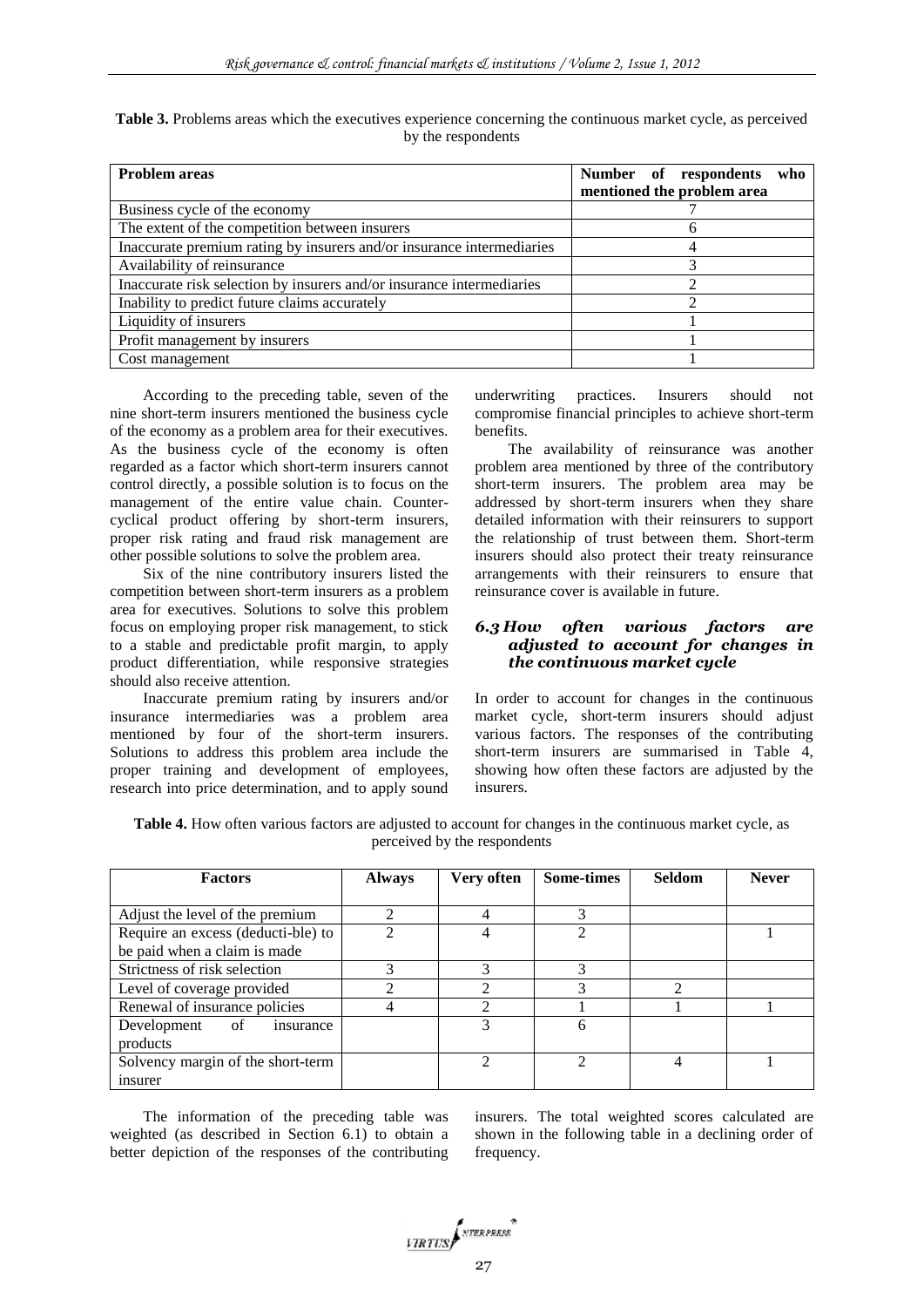| <b>Total weighted</b> | Declining order of | <b>Factors</b>                                            |  |
|-----------------------|--------------------|-----------------------------------------------------------|--|
| score calculated      | frequency          |                                                           |  |
| 36                    |                    | Strictness of risk selection                              |  |
| 35                    |                    | Adjust the level of the premium                           |  |
| 34                    |                    | Renewal of insurance policies                             |  |
| 33                    |                    | Require an excess (deductible) to be paid when a claim is |  |
|                       |                    | made                                                      |  |
| 31                    |                    | Level of coverage provided                                |  |
| 30                    |                    | Development of insurance products                         |  |
| 23                    |                    | Solvency margin of the short-term insurer                 |  |

**Table 5.** The weighted responses on how often various factors are adjusted to account for changes in the continuous market cycle, in a declining order of importance

According to the total weighted score calculated, the strictness of risk selection is *most* often adjusted by the short-term insurers, followed by the adjustment of the level of the premiums which takes the *second* place. It therefore emerges that the short-term insurers do not always apply an enduring underwriting strategy with established requirements and a stable profit margin, but may tend to choose a more responsive and dynamic strategy.

This conclusion is further supported by the factors which are adjusted respectively *third* and *fourth* most frequently according to Table 5, namely the renewal of insurance policies and the requirement of an excess when a claim is made. It is not clear from the results whether the short-term insurers are amplifying the impact of the continuous market cycle or whether they are trying to act counter-cyclically. It is however clear that the short-term insurers do not always employ a long-term underwriting strategy with set requirements and a stable profit margin.

### **7. Conclusions**

The improvement of financial decision-making when executives of the short-term insurance industry are managing their enterprises during the various phases of the continuous market cycle, embodies the objective of this research paper. The findings of this research paper should also be valuable to short-term insurance industries in emerging market economies of developing countries. The following conclusions came to light from the empirical survey, which was based on the literature study:

(1) It is significant that five of the six most important factors which may cause the continuous market cycle, can be partially managed by the executives in the short-term insurance industry. These factors are the competition between insurers, the risk selection, the premium rating, the availability of underwriting capacity and the prediction of future claims. The fourth most important factor, viz. the business cycle of the economy, is often considered as an external and uncontrollable factor for the shortterm insurers. It is therefore concluded that the decision-making process of the short-term insurers may be a possible cause of the continuous market cycle in the short-term insurance industry.

(2) The problem areas which the executives experience concerning the continuous cycle and which were mentioned most frequently, focus on the business cycle of the economy, the competition between insurers, the inaccurate premium rating by insurers and/or insurance intermediaries, as well as the availability of reinsurance. A number of possible solutions are provided to assist the solving of the problem areas.

(3) The various factors which are most often adjusted by the short-term insurers to account for changes in the continuous market cycle, include the strictness of risk selection, the level of the premiums, the renewal of insurance policies and the requirement of an excess when a claim is made. Although it is not clear whether the short-term insurers are amplifying the impact of the continuous market cycle or whether they are trying to act counter-cyclically, it is obvious that the short-term insurers do not always employ a long-term underwriting strategy with set requirements and a stable profit margin.

### **References**

- 1. Albright, S.C., Winston, W.L. & Zappe, C.J. 2002. *Managerial Statistics*. Australia: Duxbury.
- 2. Boor, J. 2004. *The impact of the insurance economic cycle on insurance pricing* [Online]. http://www.casact.org/library/studynotes/boor5.2.pdf [Accessed: 6 February 2011].
- 3. Croteau, N. 2009. Going soft. *Waste Age,* 40(1): 25- 26.
- 4. Diacon, S.R. & Carter, R.L. 1992. *Success in Insurance (3rd ed.).* London: Hodder education.
- 5. Doherty, N.A. & Garven, J.R. 1995. Insurance cycles: Interest rates and the capacity constraint model. *Journal of Business,* 68(3): 383-404.
- 6. Flanigan, G.B. 2007. Property insurance terms and conditions in hard and soft markets: Coinsurance, blanket insurance, and policy forms. *CPCU eJournal,*   $60(4): 1-9.$
- 7. Fung, H-G., Lai, G.C., Patterson, G.A. & Witt, R.C. 1998. Underwriting cycles in property and liability insurance: An empirical analysis of industry and byline data. *Journal of Risk & Insurance,* 65(4): 539-562.